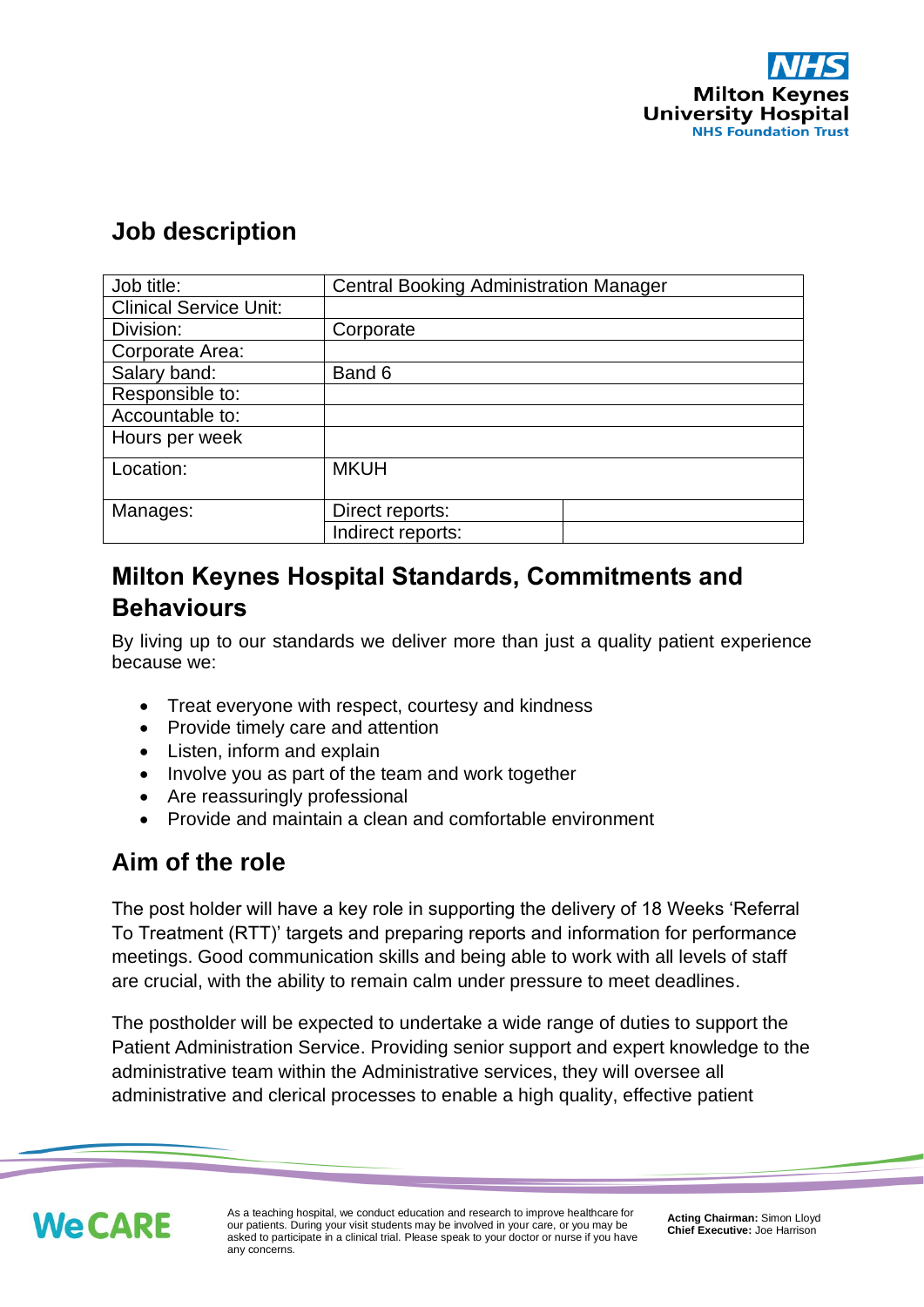focussed service to be delivered, utilising standard operating procedures to ensure achievement of all KPI's

# **Key working relationships**

Internally

- Clinical Directors
- Clinical Leads
- Consultants
- Department Heads
- Heads of Nursing
- Ward Managers
- Patient Access Team
- Finance and Information
- Central Admissions Office
- Other Healthcare Professionals

**Externally** 

- Milton Keynes and surrounding CCGs
- Local GP surgeries

# **Main Duties and Responsibilities**

- Line management of Central Booking and Administration Team
- Ensure that annual leave and sickness is managed and recorded accurately for staff directly managed and that adequate cross cover arrangements are in place.
- Manage sickness absence in accordance with the Trust's Policy and Guidelines, completing sickness absence forms for submission monthly.
- Implement Trust systems for managing individual performance and for resolving poor performance
- Be responsible for continuing personal and professional development of staff and undertake yearly appraisals
- Lead the recruitment of staff with the appropriate skills to support the needs of the service
- Ensure training needs, including business systems, of staff are met to be able to provide patient focused service
- To develop, deliver and monitor training and awareness sessions for administrative staff within the Central Booking and Administration Team.
- Ensure induction of new staff to the Team and ensure that they are fully trained on policies and procedures relating to the Central Booking and Administration Team
- Ensure that Standard Operating Procedures are adhered to by all administrative staff within the Central Booking and Administration Team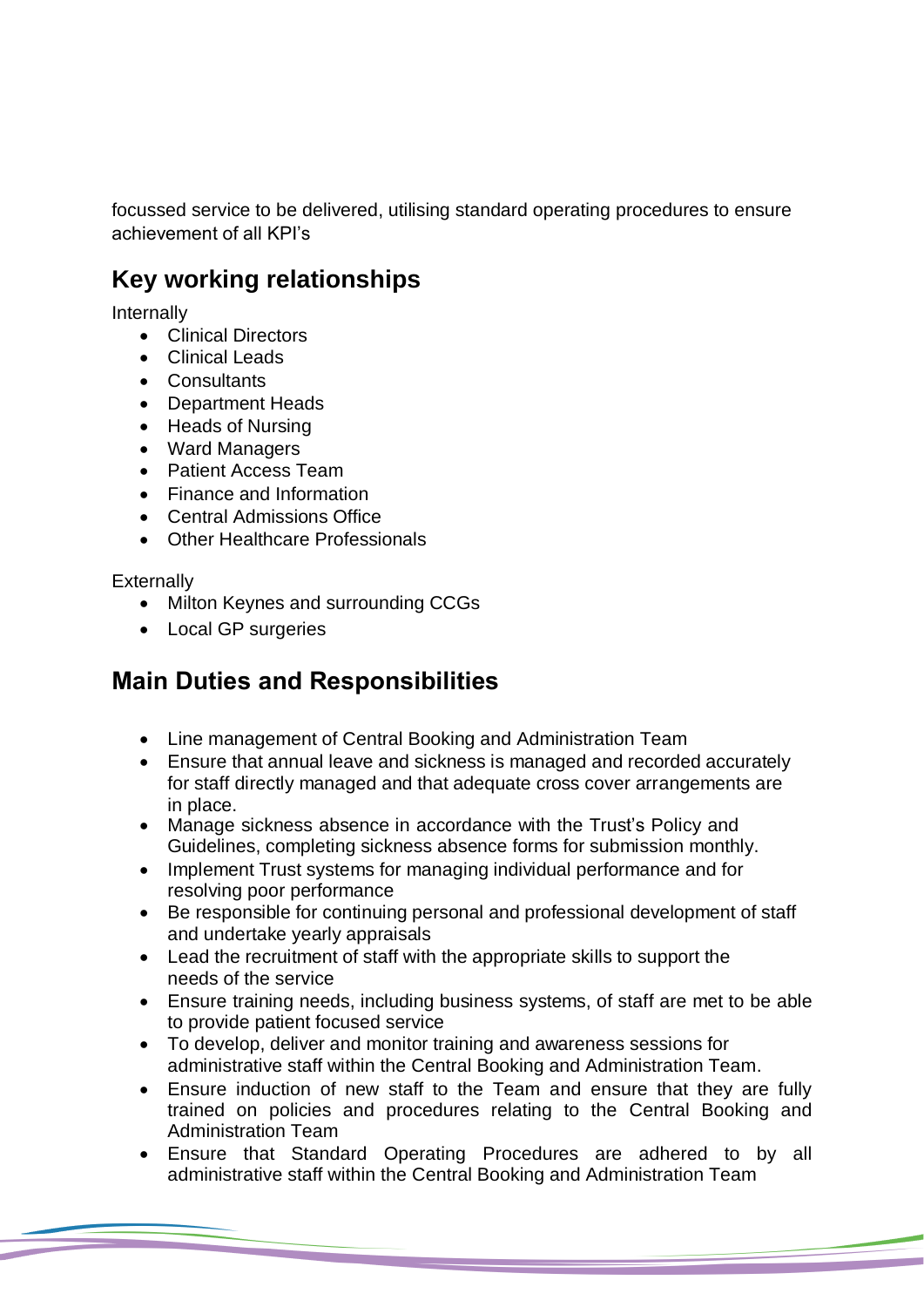• Ensure that there is a high quality of patient data entered onto the eCare system by staff and this is maintained throughout the Central Booking and Administration Team

# • **Operational Responsibilities**

- Be a service level expert for departments and wider NHS KPIs
- Provide expert knowledge of 18 weeks referral to treatment (RTT) rules and use them to support the Central Booking and Administration Team in managing all elective patient journeys
- Management of Transcription Service, ensuring data quality is maintained
- Management of Transcription Service contracts
- Maintain an overview of cancellations and utilisation for admission lists
- Contribute to the development of system/report solutions which allow data quality errors to be dealt with as near to the source of input as possible, to avoid delay and unnecessary recovery or amendment of historical data.
- Act as the link between other departments and central administrative services.
- Act as the point of escalation for Central Booking and Administration Team
- Take responsibility for co-ordinating local resolution of issues and queries within the Central Booking and Administration Team
- Act as a point of contact for formal complaints and co-ordinate response on behalf of the Central Booking and Administration Team
- Support departmental and service level meetings
- Support service development projects in the implementation of pilot programmes or new systems
- Develop and implement business policies, plan and analyse complex activities with responsibility for demand and capacity planning within the Central Booking and Administration Team
- To be accountable for operational performance including providing a system of performance review against agreed standards and delivery targets.
- Develop and maintain effective communication skills and channels, both internally and externally to the Trust, to ensure a high quality service is provided.
- Manage risk and issues for the Central Booking and Administration Team
- Act as authorised signatory for Central Booking and Administration Team budget
- Identify future requirements and changes in practice which will affect the budget and liaise with Finance for adjustments as identified to enable effective management.
- Produce detailed business cases for service changes. Ensure all projects are efficiently managed.
- Responsibility for the management of Central Booking and Administration Team budget to ensure that the department operates within budget constraints to ensure value for money and to identify and implement changes to alleviate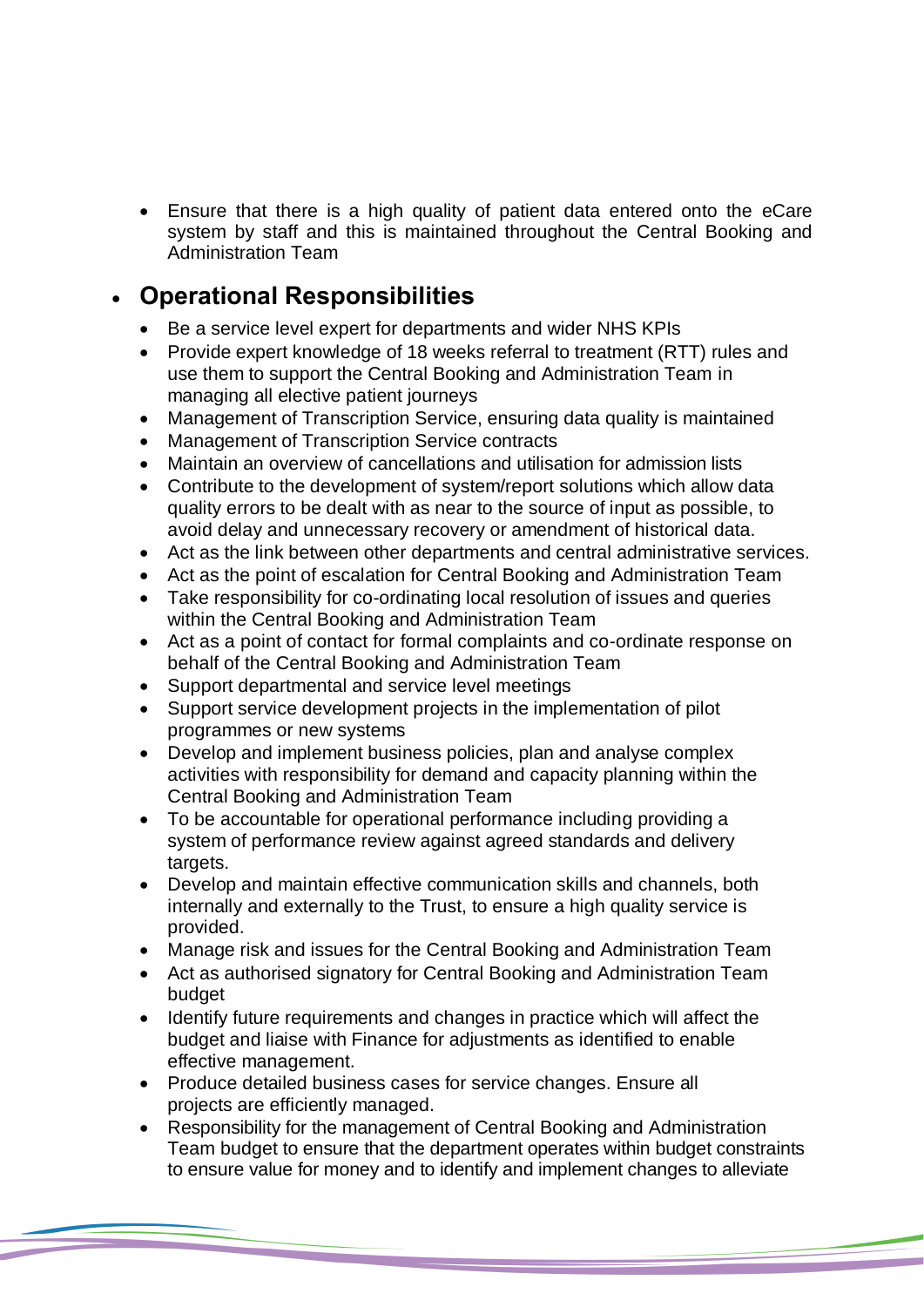areas of cost pressures and possible areas of cost saving.

- Manage & minimise Bank/Agency expenditure reducing costs.
- Maintain and improve quality in all areas of work and practices in accordance with the Trust's system(s) standards and guidelines.
- Participate in appraisal and continuous personal and professional development in accordance with Trust policies and procedures and as required by relevant professional bodies
- Cross cover administration manager roles as required

#### **Key Performance Indicators**

Work to Key Performance Indicators for the Department for the purpose of quality and performance monitoring against organisational objectives.

The job description is not intended to be exhaustive and it is likely that duties may be altered from time to time in the light of changing circumstances and after consultation with the post holder.

| <b>Physical</b>      | Skills obtained through practice. Standard keyboard          |
|----------------------|--------------------------------------------------------------|
| <b>skills</b>        |                                                              |
| <b>Physical</b>      | Combination of sitting, standing, walking.                   |
| effort               |                                                              |
| <b>Mental effort</b> | Concentration for business plans, reports, stats; frequent   |
|                      | interruptions                                                |
| <b>Emotional</b>     | Occasional exposure to distressing circumstances. Patient    |
| effort               | complaints, staffing issues.                                 |
| Working              | Exposure to unpleasant conditions is rare/occasional. Verbal |
| conditions           | aggression from patients                                     |

### **Effort, skills and working conditions**

### **Performance management and appraisal**

All staff are expected to participate in individual performance management process and reviews.

# **Personal development and training**

MKUH actively encourages development within the workforce and employees are required to comply with trust mandatory training. MKUH aims to support high quality training to NHS staff through various services. The trust is committed to offering learning and development opportunities for all full-time and part-time employees.

# **General**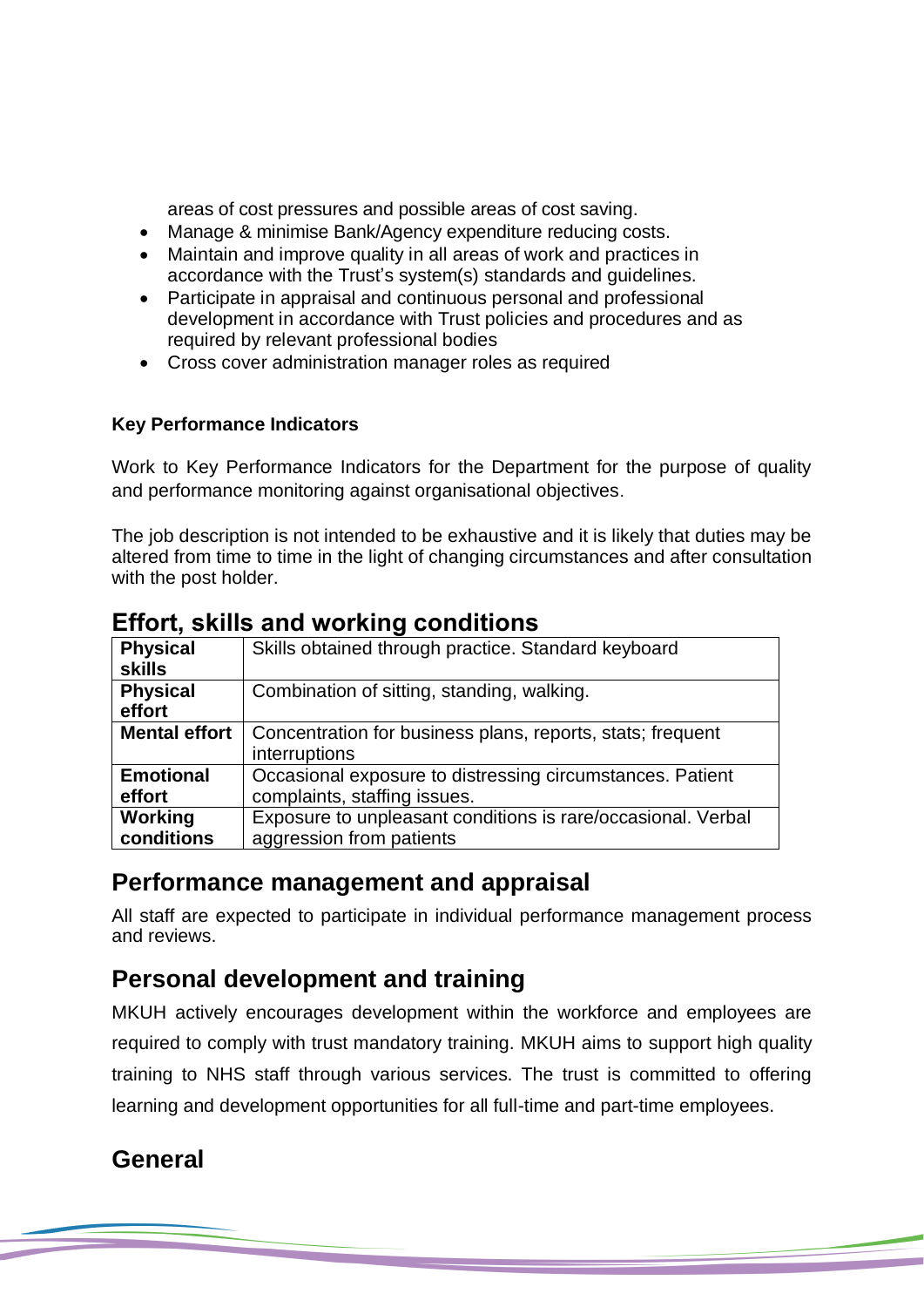All staff are required to comply at all times with any regulations issued by the Trust, especially those governing Health and Safety at Work and Infection Prevention and Control and to ensure that any defects which may affect safety at work are brought to the attention of the appropriate manager. All staff are required to work in a way that promotes the safety of our patients, staff and public by proactively preventing and managing patient safety incidences.

Reducing risk is everyone's responsibility. All staff must attend training identified by their manager, or stated by the Trust to be mandatory. The Trust uses risk assessments to predict and control risk and the incident reporting system to learn from mistakes and near misses and so improve services for patients and staff. All staff are expected to become familiar with these systems and use them

The prevention and control of infection is a core element in the organisation's clinical governance, managing risk and patient safety programmes. In consequence, all employees are expected to:-

i) Follow consistently high standards of infection control practice, especially with reference to hand hygiene and aseptic techniques,

ii) Be aware of all Trust infection control guidelines and procedures relevant to their work.

All staff are required to respect confidentiality of all matters that they may learn relating to their employment, other members of staff and to the general public. All staff are expected to respect the requirements under the Data Protection Act 1998.

All staff have a responsibility for safeguarding children, young people and vulnerable adults in the course of their daily duties and for ensuring that they are aware of the specific duties relating to their role.

The trust values equality and diversity in employment and in the services we provide. All staff are responsible for ensuring that the trust's policies, procedures and obligation in respect of promoting equality and diversity are adhered to in relation to both staff and services.

Staff are responsible for ensuring that they do not abuse their official position for personal gain or to benefit their family or friends. The trust's standing orders require any officer to declare any interest, direct or indirect with contracts involving the trust. Staff are not allowed to further their private interests in the course of their NHS duties.

If you have responsibility for a budget you are expected to operate within this and under the trust's standing financial instructions (available in the intranet's policies section) at all times.

This job description reflects the present requirements and objectives of the post; it does not form part of your contract of employment. As the duties of the post change